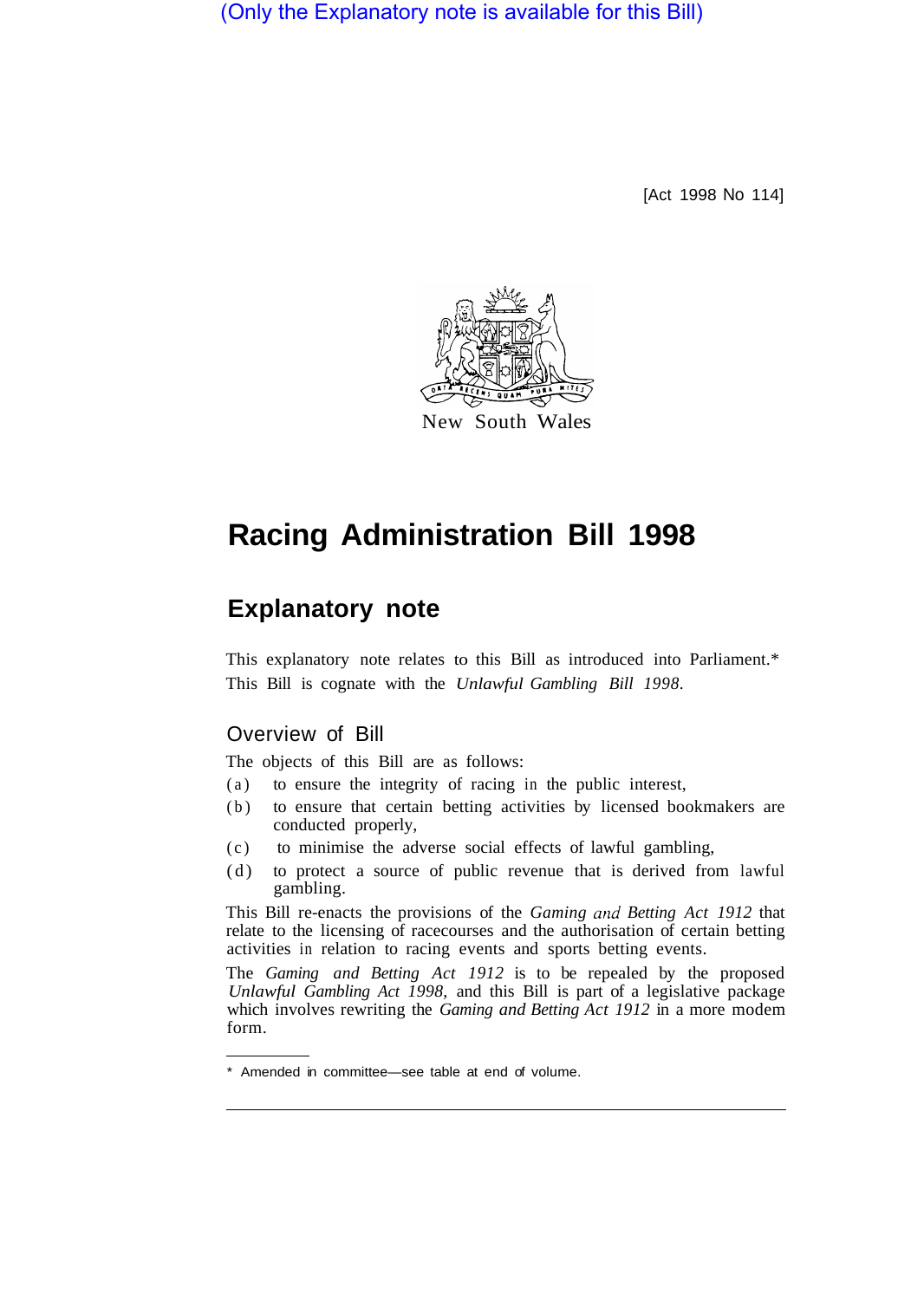Racing Administration Bill 1998 [Act 1998 No 114]

Explanatory note

# Outline of provisions

#### **Part 1 Preliminary**

**Clause 1** sets out the name (also called the short title) of the proposed Act.

**Clause 2** provides for the commencement of the proposed Act on a day or days to be appointed by proclamation.

**Clause 3** specifies the objects of the proposed Act as described in the above overview.

**Clause 4** defines certain words and expressions used in the proposed Act.

#### **Part 2 Racecourses**

#### **Division 1 Licensing of racecourses**

**Clause 5** provides generally that race meetings can only be held at racecourses that are licensed under the proposed Act.

**Clause 6** provides that an application for a racecourse licence can only be made by certain bodies.

**Clause 7** provides that racecourse licences may be issued by the Minister and that more than one class of licence may be issued in respect of a racecourse.

**Clause 8** provides that a racecourse licence is subject to certain conditions.

**Clause 9** enables the Minister to cancel a racecourse licence in certain circumstances.

**Clause 10** provides that metropolitan racecourse licensees can only hold one class of licence.

**Clause 11** provides that it will be a condition of a racecourse licence held by a non-proprietary association (eg racing clubs) that the licensee is subject to inspection of records by authorised officers.

#### **Division 2 Other provisions relating to racecourses**

**Clause 12** prohibits race meetings being held on Good Friday or on Christmas Day.

**Clause 13** prohibits persons who have been warned off racecourses by a controlling body (eg the NSW Thoroughbred Racing Board) from entering any racecourse under the control of that body.

Explanatory note page 2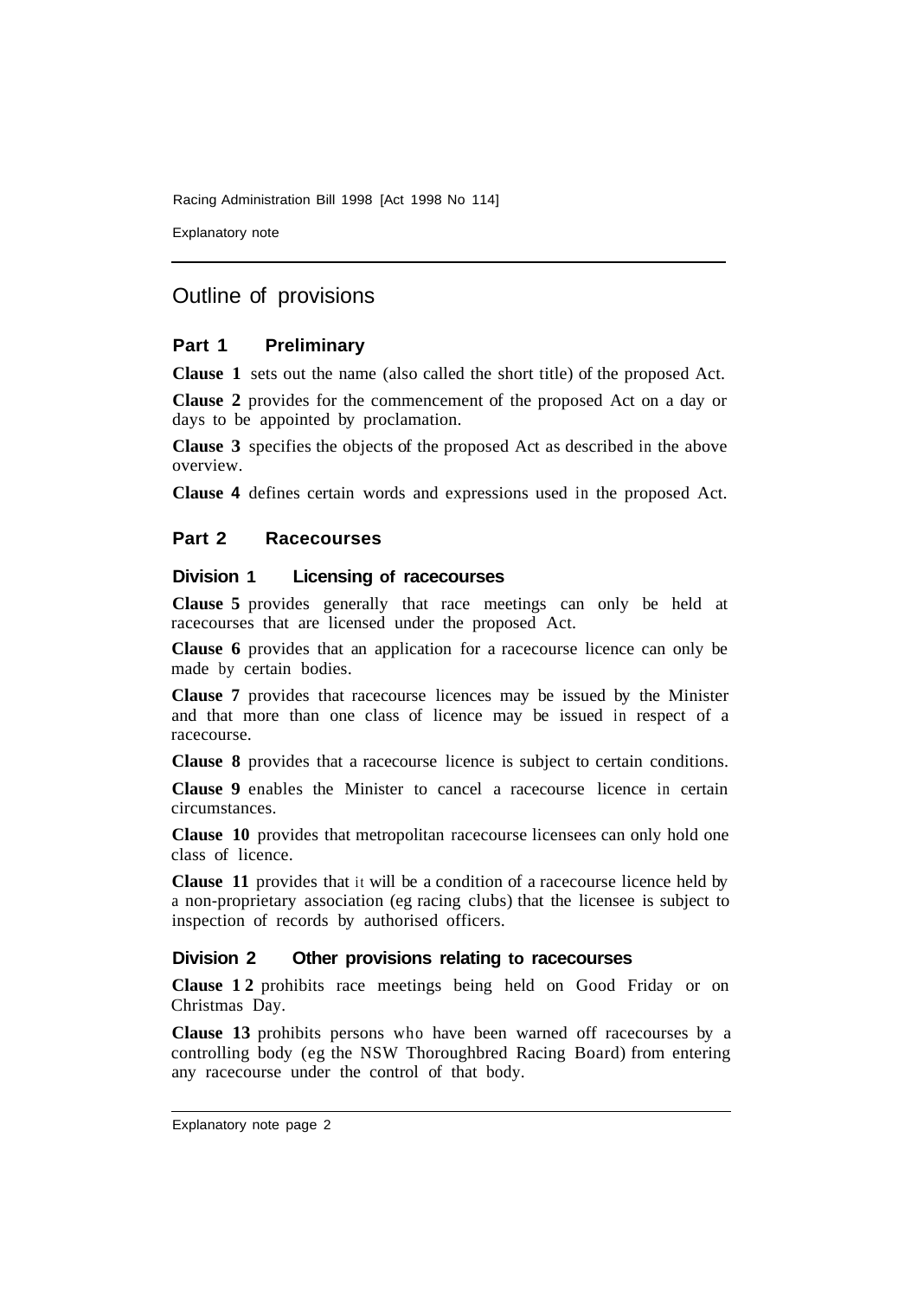Racing Administration Bill 1998 [Act 1998 No 114]

Explanatory note

**Clause 14** prohibits the operation of punters' clubs (ie betting syndicates) at race meetings unless authorised by the racing club and the controlling body concerned.

**Clause 15** provides that the proposed Part does not apply in respect of harness racing on agricultural showgrounds.

#### **Part 3 Authorisation of certain betting activities**

#### **Division 1 Authorised telephone or electronic betting**

**Clause 16** provides that licensed bookmakers may carry on telephone or electronic betting activities with the authority of the Minister.

**Clause 17** prohibits unauthorised telephone or electronic betting activities.

#### **Division 2 Authorised sports betting**

**Clause 18** enables the Minister to declare certain sporting events (other than horse racing. harness racing and greyhound racing) to be sports betting events.

**Clause 19** provides that licensed bookmakers may be authorised by the Minister to take bets on sports betting events.

**Clause 20** provides that a sports betting authority is subject to certain conditions.

**Clause 21** provides that a sports betting authority is subject to conditions relating to inspection of records and other matters.

**Clause 22** enables the Minister to cancel a sports betting authority in certain circumstances.

**Clause 23** provides for the making of rules for sports betting at licensed racecourses.

#### **Division 3 Authorised betting auditoriums**

**Clause 24** provides that racing clubs may be authorised by the Minister to establish and conduct betting auditoriums at licensed racecourses.

**Clause 25** provides that such an authorisation is subject to certain conditions.

**Clause 26** enables the Minister to cancel an authority to conduct a betting auditorium.